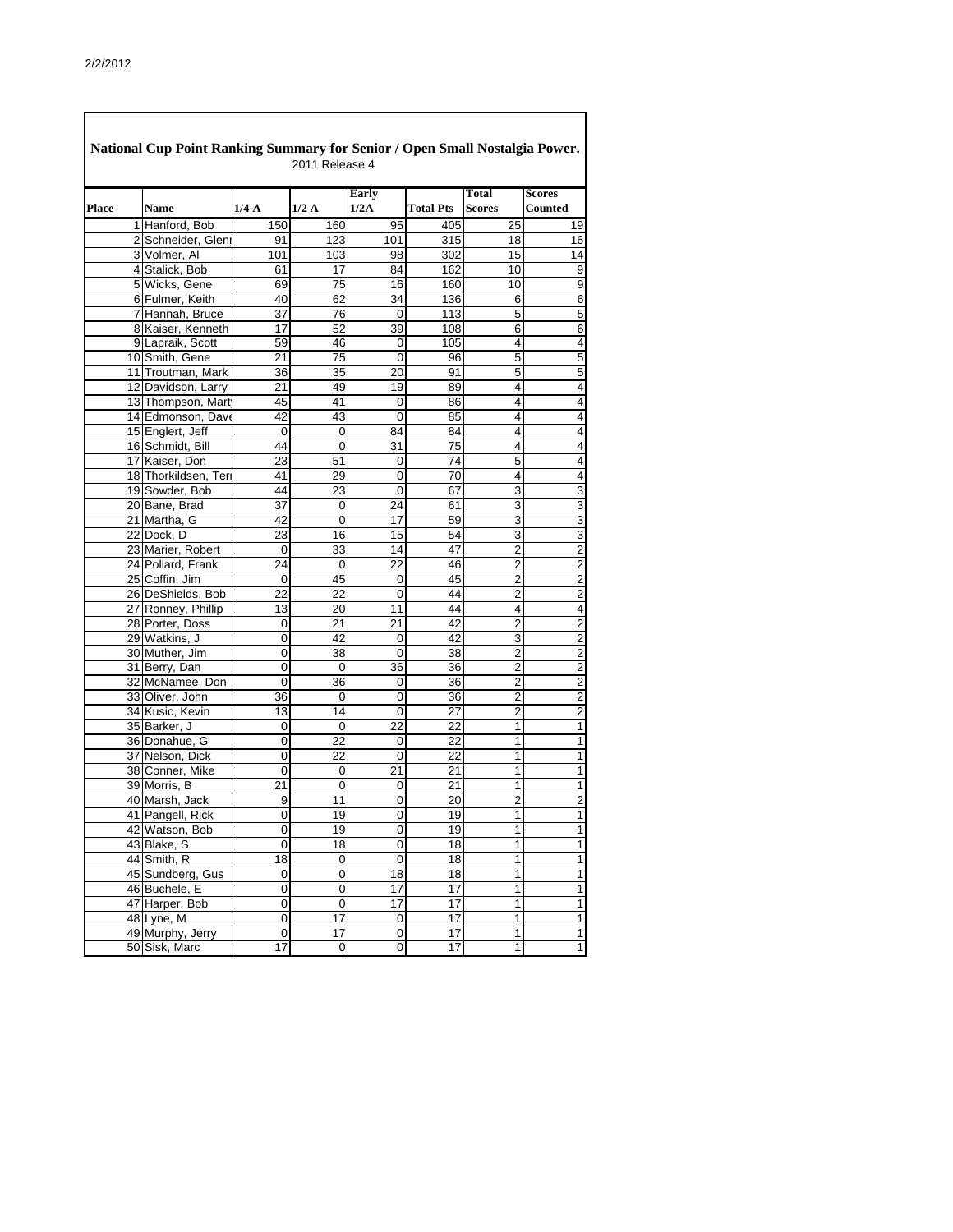| National Cup Point Ranking Summary for Senior / Open Big Nostalgia Power.<br>2011 Release 4 |                     |                  |                  |                         |                  |                     |                          |  |  |  |
|---------------------------------------------------------------------------------------------|---------------------|------------------|------------------|-------------------------|------------------|---------------------|--------------------------|--|--|--|
| Place                                                                                       | <b>Name</b>         | A                | B                | $\overline{\mathbf{C}}$ | <b>Total Pts</b> | <b>Total Scores</b> | Scores<br><b>Counted</b> |  |  |  |
|                                                                                             | 1 Hanford, Bob      | 141              | 145              | 156                     | 442              | 23                  | 21                       |  |  |  |
|                                                                                             | 2 Kaiser, Don       | 72               | 64               | 69                      | 205              | 12                  | 9                        |  |  |  |
|                                                                                             | 3 Nelson, Dick      | 74               | 43               | 55                      | 172              | 11                  | 8                        |  |  |  |
|                                                                                             | 4 Davidson, Larry   | 45               | 53               | 42                      | 140              | 6                   | $\overline{6}$           |  |  |  |
|                                                                                             | 5 Schneider, Gleni  | 23               | 31               | 80                      | 134              | 8                   | 8                        |  |  |  |
|                                                                                             | 6 Smith, Gene       | 47               | 19               | 58                      | 124              | 6                   | $\overline{6}$           |  |  |  |
|                                                                                             | 7 Sperzel, Hank     | 24               | 23               | 56                      | 103              | 4                   | 4                        |  |  |  |
|                                                                                             | 8 Carmen Jeff       | 34               | 20               | 39                      | 93               | 7                   | $\overline{5}$           |  |  |  |
|                                                                                             | 9 Marsh, Jack       | 38               | 45               | $\mathbf 0$             | 83               | 4                   | $\overline{\mathcal{L}}$ |  |  |  |
|                                                                                             | 10 Ronney, Phil     | 20               | 15               | 46                      | 81               | 6                   | 6                        |  |  |  |
|                                                                                             | 11 Kaiser, Kenneth  | 58               | 12               | 8                       | 78               | 7                   | 5                        |  |  |  |
|                                                                                             | 12 Watson, Bob      | 22               | 22               | 31                      | 75               | 4                   | 4                        |  |  |  |
|                                                                                             | 13 Sowder, Bob      | 32               | 21               | 19                      | 72               | 3                   | 3                        |  |  |  |
|                                                                                             | 14 Thomas, Ron      | 15               | 27               | 30                      | 72               | 4                   | 4                        |  |  |  |
|                                                                                             | 15 Troutman, Mark   | 51               | 17               | $\overline{0}$          | 68               | 4                   | 4                        |  |  |  |
|                                                                                             | 16 Hurst, Jim       | 0                | 19               | 48                      | 67               | 4                   | 4                        |  |  |  |
|                                                                                             | 17 McNamee, Don     | 0                | 15               | 49                      | 64               | 6                   | 3                        |  |  |  |
|                                                                                             | 18 Edmonson, Dave   | 42               | 21               | $\overline{0}$          | 63               | 3                   | $\overline{3}$           |  |  |  |
|                                                                                             | 19 McBurnett, Ron   | 23               | 17               | 21                      | 61               | $\overline{3}$      | $\overline{3}$           |  |  |  |
|                                                                                             | 20 Hesla Steve      | 17               | 21               | 22                      | 60               | 3                   | $\overline{3}$           |  |  |  |
|                                                                                             | 21 Mattes, Bob      | 36               | 0                | 24                      | 60               | $\overline{2}$      | $\overline{2}$           |  |  |  |
|                                                                                             | 22 Lapraik, Scott   | 58               | 0                | 0                       | 58               | 4                   | $\overline{3}$           |  |  |  |
|                                                                                             | 23 Fulmer, Keith    | 57               | 0                | $\mathbf 0$             | 57               | 3                   | 3                        |  |  |  |
|                                                                                             | 24 Dona, Steve      | 13               | 43               | 0                       | 56               | 3                   | 3                        |  |  |  |
|                                                                                             | 25 DeShields, Bob   | 24               | 24               | 0                       | 48               | $\overline{2}$      | $\overline{2}$           |  |  |  |
|                                                                                             | 26 Smith, Roy       | 46               | 0                | 0                       | 46               | $\overline{2}$      | $\overline{2}$           |  |  |  |
|                                                                                             | 27 Bane, Brad       | 20               | $\pmb{0}$        | 24                      | 44               | $\overline{c}$      | $\overline{c}$           |  |  |  |
|                                                                                             | 28 Martha, G        | 43               | $\boldsymbol{0}$ | $\mathbf 0$             | 43               | $\overline{c}$      | $\overline{2}$           |  |  |  |
|                                                                                             | 29 Muther, Jim      | 22               | $\mathbf 0$      | 21                      | 43               | $\overline{2}$      | $\overline{2}$           |  |  |  |
|                                                                                             | 30 Andrews, Jean    | 39               | $\overline{0}$   | $\Omega$                | 39               | $\overline{2}$      | $\overline{2}$           |  |  |  |
|                                                                                             | 31 Hannah, Bruce    | 14               | 24               | $\boldsymbol{0}$        | 38               | $\mathbf 2$         | $\overline{2}$           |  |  |  |
|                                                                                             | 32 Lichtenberg, V   | 19               | 19               | $\mathbf 0$             | 38               | $\overline{2}$      | $\overline{2}$           |  |  |  |
|                                                                                             | 33 Erridge, Roger   | 37               | $\mathbf 0$      | $\overline{0}$          | 37               | 1                   | $\mathbf 1$              |  |  |  |
|                                                                                             | 34 Thorkildsen, Ter | $\overline{32}$  | $\mathbf 0$      | $\overline{0}$          | 32               | $\overline{2}$      | $\overline{2}$           |  |  |  |
|                                                                                             | 35 Cron, Al         | $\boldsymbol{0}$ | 31               | $\mathbf 0$             | 31               | $\overline{3}$      | $\overline{2}$           |  |  |  |
|                                                                                             | 36 Avila, George    | $\mathbf 0$      | 0                | 30                      | 30               | $\overline{2}$      | $\overline{2}$           |  |  |  |
|                                                                                             | 37 Sherman, Kevin   | 28               | $\boldsymbol{0}$ | $\mathbf 0$             | 28               | 1                   | $\mathbf 1$              |  |  |  |
|                                                                                             | 38 Jordan, Elmer    | $\overline{26}$  | $\mathbf 0$      | $\mathbf 0$             | 26               | 3                   | $\overline{2}$           |  |  |  |
|                                                                                             | 39 Ellington, Jeff  | $\pmb{0}$        | 25               | $\boldsymbol{0}$        | 25               | 1                   | $\mathbf 1$              |  |  |  |
|                                                                                             | 40 Harper, Charlie  | $\overline{0}$   | $\overline{25}$  | $\overline{0}$          | $\overline{25}$  | $\overline{2}$      | $\overline{2}$           |  |  |  |
|                                                                                             | 41 Peterson, Norm   | $\mathbf 0$      | 10               | 14                      | $\overline{24}$  | $\overline{2}$      | $\overline{2}$           |  |  |  |
|                                                                                             | 42 Dock, Denny      | $\overline{23}$  | $\pmb{0}$        | $\boldsymbol{0}$        | 23               | 1                   | $\overline{1}$           |  |  |  |
|                                                                                             | 43 Dunham II, Robe  | $\mathbf 0$      | $\pmb{0}$        | 23                      | 23               | 1                   | $\mathbf 1$              |  |  |  |
|                                                                                             | 44 Wineland, Dave   | $\overline{23}$  | $\overline{0}$   | $\boldsymbol{0}$        | $\overline{23}$  | 1                   | $\overline{1}$           |  |  |  |
|                                                                                             | 45 Bell, Tom        | 18               | $\mathbf 0$      | $\mathbf 0$             | 18               | 1                   | $\overline{1}$           |  |  |  |
|                                                                                             | 46 Covalt, Dick     | $\mathbf 0$      | $\mathbf 0$      | 18                      | 18               | 1                   | $\overline{1}$           |  |  |  |
|                                                                                             | 47 Edelstein, Bob   | $\mathbf 0$      | 18               | $\boldsymbol{0}$        | 18               | 1                   | $\overline{1}$           |  |  |  |
|                                                                                             | 48 Lyne, M          | $\overline{18}$  | $\boldsymbol{0}$ | $\overline{0}$          | 18               | 1                   | $\mathbf 1$              |  |  |  |
|                                                                                             | 49 Reynolds, Randy  | 18               | $\pmb{0}$        | $\boldsymbol{0}$        | 18               | 1                   | $\mathbf 1$              |  |  |  |
|                                                                                             | 50 Selick, Graham   | 18               | $\mathsf 0$      | $\overline{0}$          | 18               | 1                   | $\mathbf 1$              |  |  |  |
|                                                                                             |                     |                  |                  |                         |                  |                     |                          |  |  |  |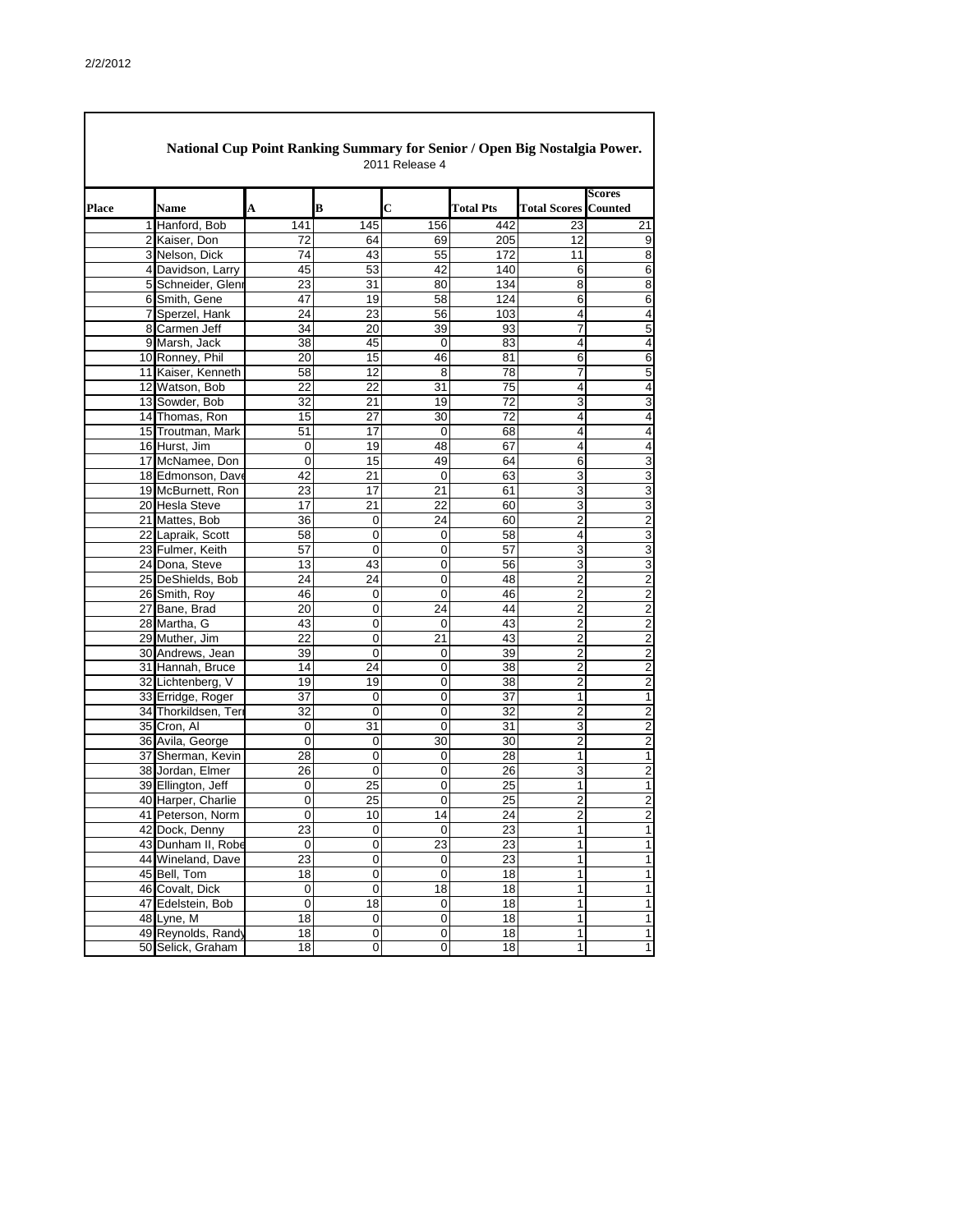| Place | <b>Name</b>                        | 1/2A            | A                                | B                 | $\mathbf C$                | D                                | <b>Total Pts</b> | Total<br><b>Scores</b>  | <b>Scores</b><br><b>Counted</b>  |
|-------|------------------------------------|-----------------|----------------------------------|-------------------|----------------------------|----------------------------------|------------------|-------------------------|----------------------------------|
|       | 1 Hanford, Bob                     | 184             | 129                              | 107               | 89                         | 105                              | 614              | 28                      | 27                               |
|       | 2 Brown, Gerald                    | 75              | 66                               | 70                | 41                         | 68                               | 320              | 16                      | 16                               |
|       | 3 Avila, George                    | 0               | 104                              | 63                | 52                         | 80                               | 299              | 16                      | 16                               |
|       | 4 Bell, Tom                        | 59              | 52                               | 80                | 13                         | $\overline{17}$                  | 221              | 15                      | 15                               |
|       | 5 Carman, Jeff                     | 0               | 49                               | 58                | 54                         | 37                               | 198              | 12                      | 11                               |
|       | 6 DeMeritte, Jim<br>7 Covalt, Dick | 0<br>0          | 43<br>$\mathbf 0$                | $\mathbf 0$<br>22 | 66<br>71                   | $\mathbf 0$<br>13                | 109<br>106       | 5<br>6                  | 5                                |
|       | 8 Thorkildsen, Terry               | 17              | 39                               | 34                | 13                         | $\overline{0}$                   | 103              | 6                       | 6<br>6                           |
|       | 9 Hesla, Steve                     | 0               | 42                               | 35                | 21                         | $\mathbf 0$                      | 98               | $\overline{7}$          | 5                                |
|       | 10 Coker, Pete                     | 0               | 25                               | 15                | 23                         | 24                               | 87               | 4                       | 4                                |
|       | 11 Pailet, Jean                    | 63              | 21                               | 0                 | $\mathbf 0$                | $\overline{0}$                   | 84               | 4                       | 4                                |
|       | 12 Clawson, Joe                    | 0               | 25                               | 10                | 20                         | 22                               | 77               | 6                       | 6                                |
|       | 13 Hinrichs, Greg                  | 0               | 26                               | 30                | 17                         | $\overline{0}$                   | 73               | 3                       | 3                                |
|       | 14 Campbell, Joe                   | 34              | 38                               | $\boldsymbol{0}$  | $\boldsymbol{0}$           | $\overline{0}$                   | $\overline{72}$  | 4                       | 4                                |
|       | 15 Heinrich, Daniel                | 0               | $\overline{0}$                   | 17                | 31                         | 18                               | 66               | 4                       | 4                                |
|       | 16 Berry, Dan                      | 24              | $\mathbf 0$                      | 24                | 17                         | $\overline{0}$                   | 65               | 3                       | 3                                |
|       | 17 DeLoach, Don                    | 60              | $\pmb{0}$                        | 0                 | $\mathbf 0$                | $\mathbf 0$                      | 60               | 4                       | 4                                |
|       | 18 Troutman, Mark                  | 32              | $\mathbf 0$                      | 13                | $\mathbf 0$                | 14                               | 59               | 5                       | 5                                |
|       | 19 Smith, Gene                     | 36              | 21                               | 0                 | $\mathbf 0$                | $\overline{0}$                   | 57               | 3                       | 3                                |
|       | 20 Scott, Guy                      | 0               | $\mathbf 0$                      | 37                | 19                         | $\overline{0}$                   | 56               | 3                       | 3                                |
|       | 21 Wineland, Dave                  | 16              | 22                               | 0                 | 18                         | $\overline{0}$                   | 56               | 3                       | 3                                |
|       | 22 Morris, Gil                     | 43              | $\boldsymbol{9}$                 | 0                 | $\mathbf 0$                | $\mathbf 0$                      | 52               | 3                       | 3                                |
|       | 23 Marsh, Jack                     | 0               | $\mathbf 0$                      | 0                 | 41                         | 10                               | 51               | 3                       | 3                                |
|       | 24 Dunham II, Robert               | 14              | 17                               | 19                | $\mathbf 0$                | $\overline{0}$                   | 50               | 3                       | 3                                |
|       | 25 Ellington, Jeff                 | 0<br>43         | $\pmb{0}$<br>$\overline{0}$      | 24                | 24                         | $\overline{0}$<br>$\overline{0}$ | 48<br>43         | $\overline{\mathbf{c}}$ | $\overline{c}$<br>$\overline{2}$ |
|       | 26 Oakins, Gary<br>27 Lyne, Mel    | 18              | 22                               | 0<br>$\mathsf 0$  | $\mathbf 0$<br>$\mathbf 0$ | $\overline{0}$                   | 40               | 3<br>$\overline{2}$     | $\overline{c}$                   |
|       | 28 Sherman, Kevin                  | 22              | $\pmb{0}$                        | 0                 | 9                          | $\boldsymbol{9}$                 | 40               | 3                       | 3                                |
|       | 29 Thompson, Marty                 | $\overline{23}$ | $\overline{15}$                  | 0                 | $\mathbf 0$                | $\overline{\mathsf{o}}$          | 38               | $\overline{2}$          | $\overline{a}$                   |
|       | 30 Waldner, Arnold                 | 38              | 0                                | 0                 | 0                          | $\overline{0}$                   | 38               | $\mathbf{2}$            | $\overline{2}$                   |
|       | 31 Sperzel, Hank                   | 0               | 0                                | 22                | $\mathbf 0$                | $\overline{15}$                  | 37               | $\overline{2}$          | $\overline{c}$                   |
|       | 32 Lapraik, Scott                  | $\overline{17}$ | $\mathsf{O}\xspace$              | 17                | $\overline{0}$             | $\pmb{0}$                        | 34               | $\overline{2}$          | $\overline{c}$                   |
|       | 33 Parker, Faust                   | 34              | $\mathsf{O}\xspace$              | $\boldsymbol{0}$  | $\mathbf 0$                | $\overline{0}$                   | 34               | 1                       | 1                                |
|       | 34 Coker, V                        | $\mathsf 0$     | 5                                | 9                 | 18                         | $\overline{0}$                   | 32               | 3                       | 3                                |
|       | 35 Dock, Denny                     | $\overline{0}$  | $\overline{16}$                  | $\overline{15}$   | $\mathbf 0$                | $\overline{0}$                   | 31               | $\overline{2}$          | $\overline{a}$                   |
|       | 36 Bocckinfuso, Jim                | $\overline{29}$ | $\pmb{0}$                        | 0                 | 0                          | $\overline{0}$                   | 29               | 1                       | 1                                |
|       | 37 Scully, Bob                     | $\overline{13}$ | 14                               | 0                 | $\boldsymbol{0}$           | $\overline{0}$                   | 27               | $\overline{2}$          | $\overline{c}$                   |
|       | 38 Pangell, Rick                   | $\overline{21}$ | $\pmb{0}$                        | 5                 | $\pmb{0}$                  | $\overline{0}$                   | 26               | $\overline{c}$          | $\overline{c}$                   |
|       | 39 Thomas, Ron                     | 0               | $\overline{0}$                   | 24                | $\pmb{0}$                  | $\overline{0}$                   | 24               | $\overline{\mathbf{c}}$ | $\overline{c}$                   |
|       | 40 Kusik, Kevin                    | $\overline{23}$ | $\overline{0}$                   | $\pmb{0}$         | $\mathbf 0$                | $\overline{0}$                   | 23               | $\mathbf{1}$            | 1                                |
|       | 41 Wagner, Jerry                   | 0               | $\mathsf{O}\xspace$              | 0                 | 23                         | $\overline{0}$                   | 23               | 1                       | 1                                |
|       | 42 Fulmer, Keith                   | $\overline{22}$ | $\overline{0}$                   | 0                 | $\mathbf 0$                | $\mathbf 0$                      | $\overline{22}$  | 1                       | 1                                |
|       | 43 Heinrich, Alan                  | 9               | 0                                | 0                 | $\mathbf 0$                | 13                               | 22               | $\overline{c}$          | $\overline{c}$                   |
|       | 44 Muther, J                       | $\overline{22}$ | 0                                | 0                 | $\mathbf 0$                | $\pmb{0}$                        | 22               | 1                       | 1                                |
|       | 45 Bane, Brad                      | 0               | $\pmb{0}$                        | 0                 | $\overline{21}$            | $\overline{0}$                   | 21               | 1                       | 1                                |
|       | 46 Baughman, Gary                  | 21<br>0         | $\pmb{0}$<br>$\mathsf{O}\xspace$ | 0<br>21           | $\pmb{0}$                  | $\overline{0}$<br>$\overline{0}$ | 21<br>21         | 1<br>1                  | 1                                |
|       | 47 Blake, Simon<br>48 Kear, Ken    | $\overline{20}$ | $\overline{\mathsf{o}}$          | 0                 | 0<br>$\mathbf 0$           | $\overline{0}$                   | 20               | 1                       | 1<br>1                           |
|       | 49 Reynolds, Todd                  | $\overline{0}$  | $\overline{0}$                   | 20                | $\pmb{0}$                  | $\overline{0}$                   | 20               | $\mathbf{1}$            | 1                                |
|       |                                    |                 |                                  |                   |                            |                                  |                  |                         |                                  |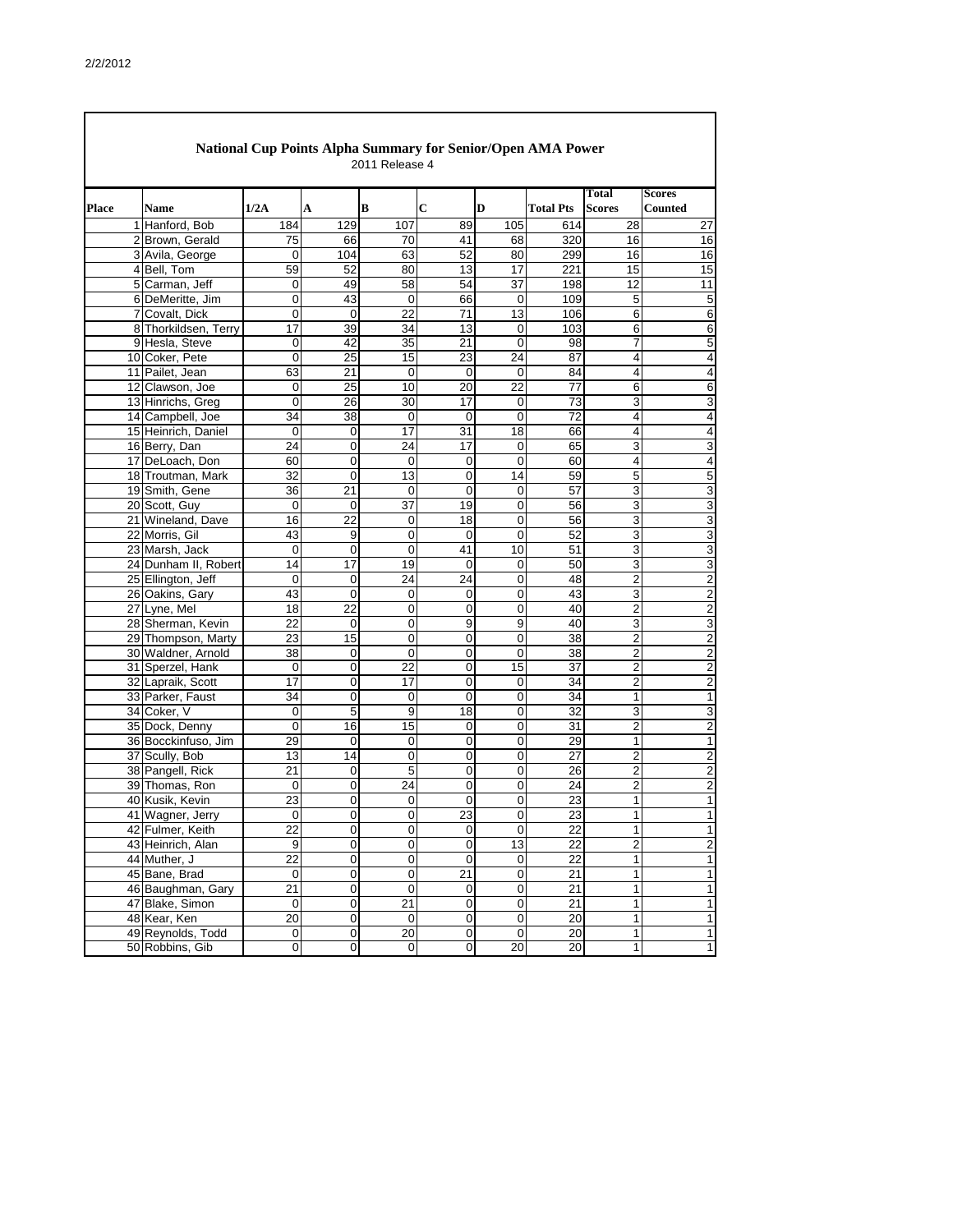|              | <b>National Cup Point Ranking Summary for Senior / Open Classic Power.</b><br>2011 Release 4 |                  |                  |                |                     |                        |                          |  |  |  |  |  |
|--------------|----------------------------------------------------------------------------------------------|------------------|------------------|----------------|---------------------|------------------------|--------------------------|--|--|--|--|--|
| <b>Place</b> | <b>Name</b>                                                                                  | 1/2A             | A/B              | C/D            | <b>Total Pts</b>    | Total<br><b>Scores</b> | <b>Scores</b><br>Counted |  |  |  |  |  |
|              | 1 Hanford, Bob                                                                               | 159              | 154              | 88             | 401                 | 20                     | 19                       |  |  |  |  |  |
|              | 2 Avila, George                                                                              | 0                | 97               | 106            | 203                 | 10                     | 10                       |  |  |  |  |  |
|              | 3 Berry, Dan                                                                                 | 81               | 41               | 50             | 172                 | 8                      | $\infty$                 |  |  |  |  |  |
|              | 4 Brown, Gerald                                                                              | 66               | 70               | 24             | 160                 | 9                      | 9                        |  |  |  |  |  |
|              | 5 Bane, Brad                                                                                 | 40               | 41               | 40             | 121                 | 6                      | $\overline{6}$           |  |  |  |  |  |
|              | 6 Bell, Tom                                                                                  | 59               | 58               | $\mathbf 0$    | 117                 | $\overline{7}$         | $\overline{7}$           |  |  |  |  |  |
|              | 7 Covalt, Dick                                                                               | 10               | 45               | 62             | 117                 | 7                      | $\overline{7}$           |  |  |  |  |  |
|              | 8 Sperzel, Hank                                                                              | 25               | 43               | 39             | 107                 | 5                      | 5                        |  |  |  |  |  |
|              | 9 Hesla, Steve                                                                               | $\boldsymbol{0}$ | 63               | 43             | 106                 | $\overline{7}$         | $\overline{5}$           |  |  |  |  |  |
|              | 10 DeLoach, Don                                                                              | 69               | 31               | 0              | 100                 | 4                      | $\overline{4}$           |  |  |  |  |  |
|              | 11 Smith, Gene                                                                               | $\overline{76}$  | 0                | $\overline{0}$ | 76                  | 4                      | $\overline{\mathbf{A}}$  |  |  |  |  |  |
|              | 12 DeMeritte, Jim                                                                            | 0                | $\mathbf 0$      | 71             | 71                  | 3                      | 3                        |  |  |  |  |  |
|              | 13 Harper, Charlie                                                                           | 0                | 49               | 9              | 58                  | 3                      |                          |  |  |  |  |  |
|              | 14 Lapraik, Scott                                                                            | 42               | 10               | $\overline{0}$ | 52                  | 3                      | سا سا                    |  |  |  |  |  |
|              | 15 Marsh, Jack                                                                               | 0                | 33               | 19             | 52                  | 3                      |                          |  |  |  |  |  |
|              | 16 Bocckinfuso, Jim                                                                          | 26               | 0                | 23             | 49                  | $\overline{2}$         | $\overline{2}$           |  |  |  |  |  |
|              | 17 Blake, S.                                                                                 | 22               | 17               | $\overline{0}$ | 39                  | $\overline{2}$         | $\overline{2}$           |  |  |  |  |  |
|              | 18 Mollendorf, Joe                                                                           | 36               | 0                | 0              | 36                  | $\overline{2}$         | $\overline{2}$           |  |  |  |  |  |
|              | 19 Selick, Graham                                                                            | 32               | $\overline{0}$   | 0              | 32                  | $\overline{2}$         | $\overline{2}$           |  |  |  |  |  |
|              | 20 Stewart, Roy                                                                              | 15               | 14               | $\mathbf 0$    | 29                  | 3                      | $\overline{3}$           |  |  |  |  |  |
|              | 21 Murphy, Jack                                                                              | 28               | 0                | 0              | 28                  | $\overline{2}$         | $\overline{2}$           |  |  |  |  |  |
|              | 22 Miller, Tom                                                                               | 9                | $\overline{17}$  | $\mathbf 0$    | 26                  | $\overline{c}$         | $\overline{2}$           |  |  |  |  |  |
|              | 23 Schneider, Glenn                                                                          | $\mathbf 0$      | 6                | 19             | 25                  | $\overline{2}$         | $\overline{2}$           |  |  |  |  |  |
|              | 24 Dock, Denny                                                                               | 24               | $\overline{0}$   | 0              | 24                  | 1                      | $\overline{\phantom{a}}$ |  |  |  |  |  |
|              | 25 Jackson, Seth                                                                             | 24               | 0                | 0              | 24                  | 1                      | $\mathbf{1}$             |  |  |  |  |  |
|              | 26 Nelson, Dick                                                                              | 22               | 0                | 0              | 22                  | 1                      | $\mathbf{1}$             |  |  |  |  |  |
|              | 27 Thorkildsen, Terry                                                                        | $\mathbf 0$      | 22               | 0              | 22                  | 1                      | 1                        |  |  |  |  |  |
|              | 28 Boyd, Ray                                                                                 | 21               | 0                | 0              | 21                  | 1                      | 1                        |  |  |  |  |  |
|              | 29 Murphy, Charlie                                                                           | $\overline{21}$  | O                | 0              | $\overline{21}$     | 1                      | 1                        |  |  |  |  |  |
|              | 30 Nelson, Paul                                                                              | 21               | $\overline{0}$   | $\overline{0}$ | 21                  | $\mathbf{1}$           | 1                        |  |  |  |  |  |
|              | 31 Robbins, Gib                                                                              | $\mathbf 0$      | 21               | 0              | 21                  |                        | $\mathbf{1}$             |  |  |  |  |  |
|              | 32 Pailet, Jean                                                                              | 19               | 0                | 0              | 19                  | 1                      | $\mathbf{1}$             |  |  |  |  |  |
|              | 33 Clawson, Joe                                                                              | 0                | 18               | 0              | 18                  | 1                      | $\overline{1}$           |  |  |  |  |  |
|              | 34 Reuter, Bill                                                                              | 18               | 0                | 0              | 18                  | $\overline{c}$         | $\overline{c}$           |  |  |  |  |  |
|              | 35 Kerzie, Dave                                                                              | 0                | $\overline{17}$  | 0              | 17                  | 1                      | $\overline{1}$           |  |  |  |  |  |
|              | 36 Carman, Jeff                                                                              | $\mathbf 0$      | 16               | 0              | 16                  | 1                      | $\overline{1}$           |  |  |  |  |  |
|              | 37 Pangell, Rick                                                                             | 0                | 16               | 0              | 16                  | 1                      | $\overline{1}$           |  |  |  |  |  |
|              | 38 Baughman, Gary                                                                            | $\overline{14}$  | $\boldsymbol{0}$ | $\mathbf 0$    | 14                  | 1                      | 1                        |  |  |  |  |  |
|              | 39 Smith, Jim                                                                                | 14               | 0                | $\mathbf 0$    | 14                  | 1                      | 1                        |  |  |  |  |  |
|              | 40 Watson, Bob                                                                               | $\boldsymbol{0}$ | $\mathbf 0$      | 14             | 14                  | 1                      | $\mathbf{1}$             |  |  |  |  |  |
|              | 41 Murphy, Jerry                                                                             | $\overline{13}$  | $\mathbf 0$      | 0              | 13                  | 1                      | $\overline{\phantom{a}}$ |  |  |  |  |  |
|              | 42 Troutman, Mark                                                                            | $\boldsymbol{9}$ | $\mathbf 0$      | 0              | $\boldsymbol{9}$    | 1                      | $\overline{1}$           |  |  |  |  |  |
|              | 43 Pangell, Cass                                                                             | 0                | 6                | 0              | 6                   | 1                      | $\overline{1}$           |  |  |  |  |  |
|              | 44 Adams, D                                                                                  | 0                | 0                | $\mathbf 0$    | $\mathbf 0$         | $\mathbf 0$            | $\overline{0}$           |  |  |  |  |  |
|              | 45 Alnes, Bill                                                                               | 0                | $\mathbf 0$      | 0              | 0                   | $\mathbf 0$            | $\overline{0}$           |  |  |  |  |  |
|              | 46 Anderson, D                                                                               | 0                | 0                | 0              | $\pmb{0}$           | $\mathbf 0$            | $\overline{0}$           |  |  |  |  |  |
|              | 47 Anderson, J                                                                               | 0                | 0                | 0              | $\mathbf 0$         | $\pmb{0}$              | $\overline{0}$           |  |  |  |  |  |
|              | 48 Anderson, R                                                                               | 0                | $\mathbf 0$      | 0              | $\boldsymbol{0}$    | $\boldsymbol{0}$       | $\overline{0}$           |  |  |  |  |  |
|              | 49 Andrews, S.                                                                               | $\overline{0}$   | $\mathbf 0$      | 0              | $\pmb{0}$           | $\pmb{0}$              | $\overline{0}$           |  |  |  |  |  |
|              | 50 Arden, C.                                                                                 | $\overline{0}$   | $\mathbf 0$      | 0              | $\mathsf{O}\xspace$ | 0                      | $\overline{0}$           |  |  |  |  |  |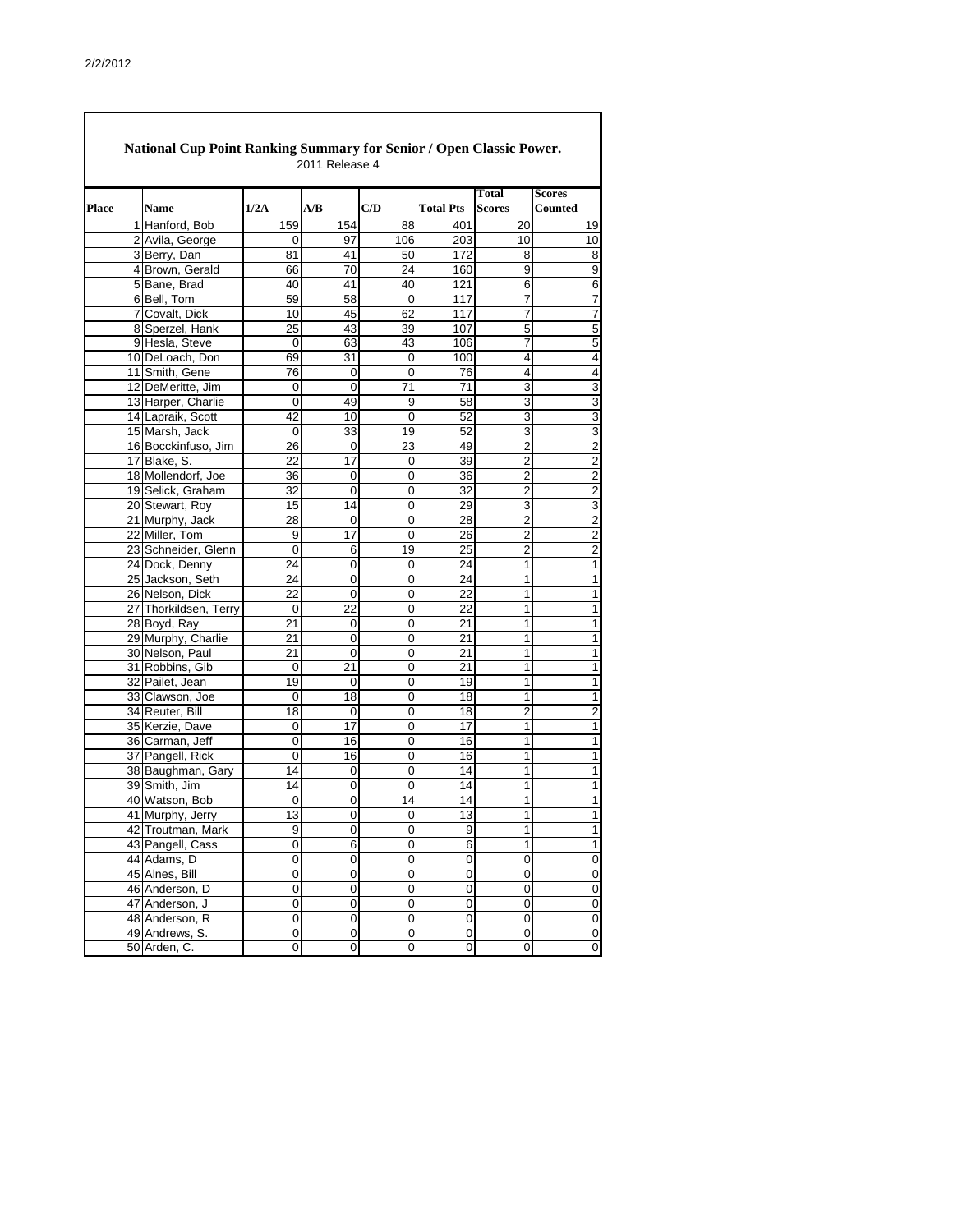| <b>National Cup Point Ranking Summary for Senior / Open AMA Rubber.</b><br>2011 Release 4 |                                |                  |                  |                         |                  |                        |                                 |  |  |  |
|-------------------------------------------------------------------------------------------|--------------------------------|------------------|------------------|-------------------------|------------------|------------------------|---------------------------------|--|--|--|
| <b>Place</b>                                                                              | <b>Name</b>                    | $P-30$           | <b>Moffett</b>   | <b>Mulvihill</b>        | <b>Total Pts</b> | Total<br><b>Scores</b> | <b>Scores</b><br><b>Counted</b> |  |  |  |
|                                                                                           | $\mathbf{1}$<br>Griffith, Earl | 72               | 85               | 53                      | 210              | 12                     | 12                              |  |  |  |
|                                                                                           | $\overline{2}$<br>Seymor, John | 77               | 40               | 84                      | 201              | 7                      | 7                               |  |  |  |
|                                                                                           | 3 DeLoach, Don                 | 154              | $\mathbf 0$      | 23                      | 177              | 8                      | 7                               |  |  |  |
|                                                                                           | 4 Brown, Gerald                | 32               | 38               | 59                      | 129              | 7                      | 7                               |  |  |  |
|                                                                                           | 5 O'Reilly, Jim                | 31               | 30               | 60                      | 121              | 6                      | 6                               |  |  |  |
|                                                                                           | 6 Romak, Bud                   | 0                | 31               | 77                      | 108              | $\overline{5}$         | 5                               |  |  |  |
|                                                                                           | 7 Moseley, Jim                 | 55               | 23               | 24                      | 102              | 4                      | 4                               |  |  |  |
|                                                                                           | 8 Murphy, Jerry                | 69               | $\mathbf 0$      | 28                      | 97               | 6                      | 6                               |  |  |  |
|                                                                                           | 9 Sechrist, David              | 31               | 35               | 24                      | 90               | 3                      | 3                               |  |  |  |
|                                                                                           | 10 Sisk, Marc                  | 69               | $\mathbf 0$      | 20                      | 89               | $\overline{7}$         | 4                               |  |  |  |
|                                                                                           | 11 Konefes, Ed                 | 0                | 43               | 44                      | 87               | 8                      | 4                               |  |  |  |
|                                                                                           | 12 Perkins, Frank              | 67               | 15               | $\mathbf 0$             | 82               | 4                      | 4                               |  |  |  |
|                                                                                           | 13 Edmonson, Dave              | 34               | 0                | 47                      | 81               | 8                      | 4                               |  |  |  |
|                                                                                           | 14 Wicks, Vicki                | 81               | $\mathbf 0$      | 0                       | 81               | $\overline{5}$         | 4                               |  |  |  |
|                                                                                           | 15 Troutman, Mark              | 47               | 17               | 14                      | $\overline{78}$  | 5                      | 5                               |  |  |  |
|                                                                                           | 16 Stewart, Chuck              | 74               | 0                | $\mathbf 0$             | 74               | 3                      | 3                               |  |  |  |
|                                                                                           | 17 Carson, Grant               | 50               | 0                | $\overline{22}$         | $\overline{72}$  | 4                      | 4                               |  |  |  |
|                                                                                           | 18 Gregory, Roger              | 0                | 47               | 25                      | 72               | 3                      | 3                               |  |  |  |
|                                                                                           | 19 Juell, Tom                  | 47               | 0                | 25                      | 72               | $\overline{3}$         | 3                               |  |  |  |
|                                                                                           | 20 Vollmer, Al                 | 67               | $\mathbf 0$      | $\boldsymbol{0}$        | 67               | 4                      | 3                               |  |  |  |
|                                                                                           | 21 DeCook, Don                 | 66               | $\mathbf 0$      | $\mathbf 0$             | 66               | 4                      | 3                               |  |  |  |
|                                                                                           | 22 Jennings, Jim               | 64               | 0                | 0                       | 64               | 2                      | $\overline{c}$                  |  |  |  |
|                                                                                           | 23 Dona, Gordon                | 45               | 0                | 18                      | 63               | 3                      | 3                               |  |  |  |
|                                                                                           | 24 Sayer, Les                  | 20               | 18               | 19                      | 57               | 4                      | 4                               |  |  |  |
|                                                                                           | 25 Gaylor, Wayne               | 55               | 0                | 0                       | 55               | 6                      | 3                               |  |  |  |
|                                                                                           | 26 Dona, Steve                 | 53               | $\mathbf 0$      | 0                       | 53               | 3                      | $\overline{2}$                  |  |  |  |
|                                                                                           | 27 Brooks, Clint               | 49               | $\boldsymbol{0}$ | 0                       | 49               | $\overline{c}$         | $\overline{c}$                  |  |  |  |
|                                                                                           | 28 Shailor, Paul               | 0                | $\mathbf 0$      | 49                      | 49               | 1                      | 1                               |  |  |  |
|                                                                                           | 29 Johnson, Jim                | 48               | $\mathbf 0$      | $\mathbf 0$             | 48               | $\overline{2}$         | $\overline{a}$                  |  |  |  |
|                                                                                           | 30 Pardue, Al                  | 34               | 0                | 14                      | $\overline{48}$  | 3                      | 3                               |  |  |  |
|                                                                                           | 31 Duke, Bill                  | 47               | $\mathbf 0$      | $\boldsymbol{0}$        | 47               | $\overline{c}$         | $\overline{a}$                  |  |  |  |
|                                                                                           | 32 Morton, Gary                | 28               | $\boldsymbol{0}$ | 19                      | 47               | $\overline{3}$         | 3                               |  |  |  |
|                                                                                           | 33 Nippert, Vic                | 25               | $\boldsymbol{0}$ | $\overline{22}$         | 47               | $\overline{2}$         | $\overline{c}$                  |  |  |  |
|                                                                                           | 34 Gerszewski, Jim             | 24               | $\boldsymbol{0}$ | 22                      | 46               | $\overline{2}$         | $\overline{a}$                  |  |  |  |
|                                                                                           | 35 Pelatowski, E               | 45               | $\overline{0}$   | $\boldsymbol{0}$        | 45               | $\overline{c}$         | $\overline{a}$                  |  |  |  |
|                                                                                           | 36 Peterson, Aaron             | $\boldsymbol{0}$ | $\mathbf 0$      | 45                      | 45               | 3                      | 3                               |  |  |  |
|                                                                                           | 37 Watkins. John               | 44               | $\mathbf 0$      | $\pmb{0}$               | 44               | 4                      | $\overline{a}$                  |  |  |  |
|                                                                                           | 38 Berry, Dan                  | 23               | 0                | 20                      | 43               | $\overline{2}$         | $\overline{a}$                  |  |  |  |
|                                                                                           | 39 Kopriva, Tom                | 34               | $\mathbf 0$      | 9                       | 43               | 3                      | 3                               |  |  |  |
|                                                                                           | 40 Oakins, Gary                | 0                | $\boldsymbol{0}$ | 43                      | 43               | 3                      | 3                               |  |  |  |
|                                                                                           | 41 Williams, Joe               | 0                | $\mathbf 0$      | 43                      | 43               | $\overline{2}$         | $\overline{c}$                  |  |  |  |
|                                                                                           | 42 Goodrich, V                 | 27               | $\boldsymbol{0}$ | $\overline{15}$         | $\overline{42}$  | $\overline{2}$         | $\overline{2}$                  |  |  |  |
|                                                                                           | 43 Price, Lynn                 | 42               | $\mathbf 0$      | $\mathbf 0$             | 42               | 4                      | $\overline{c}$                  |  |  |  |
|                                                                                           | 44 Vernon, Ted                 | 9                | $\boldsymbol{0}$ | $\overline{32}$         | 41               | 3                      | 3                               |  |  |  |
|                                                                                           | 45 Andrews, Jean               | 19               | 21               | $\boldsymbol{0}$        | 40               | $\overline{2}$         | $\overline{c}$                  |  |  |  |
|                                                                                           | 46 Richardson, Marty           | 40               | $\boldsymbol{0}$ | $\mathsf{O}\xspace$     | 40               | $\overline{2}$         | $\overline{c}$                  |  |  |  |
|                                                                                           | 47 Colson, S                   | 39               | 0                | $\mathbf 0$             | 39               | 3                      | 3                               |  |  |  |
|                                                                                           | 48 Waldner, Arnold             | 39               | $\mathbf 0$      | 0                       | 39               | $\overline{2}$         | $\overline{c}$                  |  |  |  |
|                                                                                           | 49 Borland, Chris              | 38               | $\mathbf 0$      | $\overline{\mathsf{o}}$ | $\overline{38}$  | $\overline{2}$         | $\overline{a}$                  |  |  |  |
|                                                                                           | 50 Grell, Glen                 | 16               | 0                | $\overline{22}$         | 38               | $\overline{c}$         | $\overline{2}$                  |  |  |  |
|                                                                                           |                                |                  |                  |                         |                  |                        |                                 |  |  |  |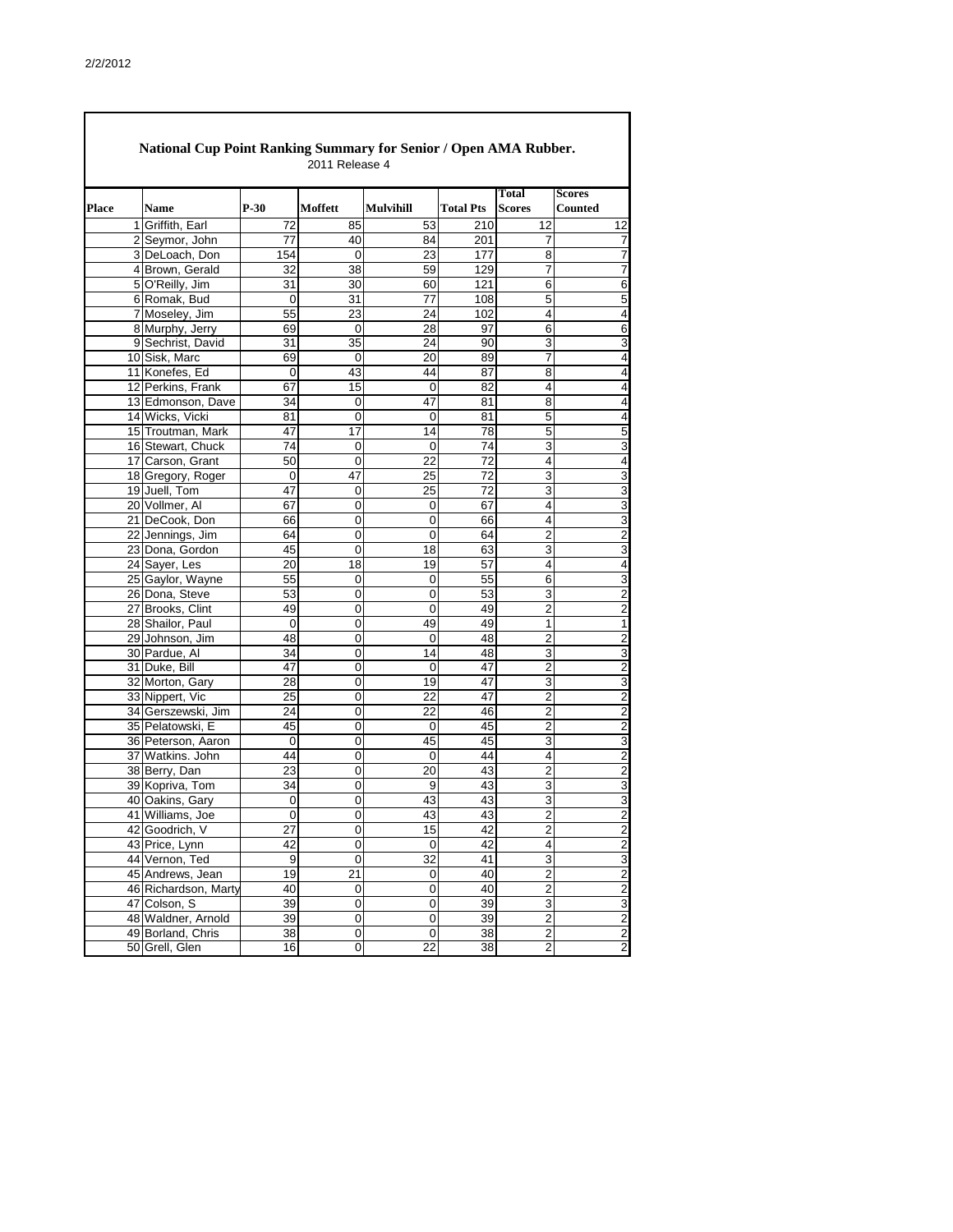|              | <b>National Cup Point Ranking Summary for Senior / Open Glider.</b><br>2011 Release 4 |                       |                     |                               |                  |                                    |                                  |  |  |  |  |  |
|--------------|---------------------------------------------------------------------------------------|-----------------------|---------------------|-------------------------------|------------------|------------------------------------|----------------------------------|--|--|--|--|--|
| <b>Place</b> | <b>Name</b>                                                                           | <b>HLG</b>            | <b>CLG</b>          | <b>Towline</b>                | <b>Total Pts</b> | Total<br><b>Scores</b>             | <b>Scores</b><br><b>Counted</b>  |  |  |  |  |  |
|              | 1 Batiuk, Tim                                                                         | 197                   | 136                 | 157                           | 490              | 20                                 | 20                               |  |  |  |  |  |
|              | 2 Covington, Mark                                                                     | 167                   | 117                 | 91                            | 375              | 24                                 | 18                               |  |  |  |  |  |
|              | 3 Buddenbohm, Stan                                                                    | 93                    | 79                  | 45                            | 217              | 9                                  | 9                                |  |  |  |  |  |
|              | 4 Hines, Lee                                                                          | 81                    | 108                 | $\overline{0}$                | 189              | $\overline{11}$                    | 11                               |  |  |  |  |  |
|              | 5 Berry, Dan                                                                          | 23                    | 75                  | 83                            | 181              | 9                                  | 9                                |  |  |  |  |  |
|              | 6 Crawford, Dohrman                                                                   | 41                    | 114                 | 25                            | 180              | 8                                  | $\overline{7}$                   |  |  |  |  |  |
|              | 7 Bauer, Ken                                                                          | 57                    | 108                 | 0                             | 165              | 5                                  | 5                                |  |  |  |  |  |
|              | 8 Kimball, Bruce                                                                      | 80                    | 73                  | $\mathbf 0$                   | 153              | $\overline{5}$                     | $\overline{5}$                   |  |  |  |  |  |
|              | 9 Pelatowski, Larry                                                                   | 61                    | 67                  | 23                            | 151              | 7                                  | $\overline{7}$                   |  |  |  |  |  |
|              | 10 Edmonson, Dave                                                                     | 48                    | 46                  | 45                            | 139              | 13                                 | 6                                |  |  |  |  |  |
|              | 11 Schlarb, Bill                                                                      | 45                    | 49                  | 40                            | 134              | 6                                  | 6                                |  |  |  |  |  |
|              | 12 Vollmer, Al                                                                        | 14                    | 91                  | 21                            | 126              | 8                                  | $\overline{7}$                   |  |  |  |  |  |
|              | 13 Samario, R                                                                         | 64                    | 46                  | $\Omega$                      | 110              | 6                                  | 5                                |  |  |  |  |  |
|              | 14 Powell, Chuck                                                                      | 58                    | $\overline{12}$     | 39                            | 109              | 7                                  | $\overline{7}$                   |  |  |  |  |  |
|              | 15 Myers, Neil                                                                        | 63                    | 44                  | 0                             | 107              | 13                                 | 5                                |  |  |  |  |  |
|              | 16 Dona, Gordon                                                                       | 42                    | 45                  | 13                            | 100              | 6                                  | 5                                |  |  |  |  |  |
|              | 17 Grabski, Paul                                                                      | 51                    | $\overline{27}$     | 22                            | 100              | 6                                  | 6                                |  |  |  |  |  |
|              | 18 Reuter, Bill                                                                       | 46                    | 41                  | 13                            | 100              | 7                                  | $\overline{5}$                   |  |  |  |  |  |
|              | 19 Reynolds, Todd                                                                     | 72                    | $\overline{10}$     | $\overline{17}$               | 99               | 10                                 | $\overline{5}$                   |  |  |  |  |  |
|              | 20 Thoren, Bob                                                                        | 21                    | 52                  | 20                            | 93               | 5                                  | $\overline{5}$                   |  |  |  |  |  |
|              | 21 Koran, Bill                                                                        | 51                    | $\overline{37}$     | 0                             | 88               | 6                                  | 4                                |  |  |  |  |  |
|              | 22 Barron, Andrew                                                                     | 17                    | 64                  | $\mathbf 0$                   | 81               | $\overline{5}$                     | 4                                |  |  |  |  |  |
|              | 23 Morris, Bob                                                                        | 43                    | 37                  | $\mathbf 0$                   | 80               | 6                                  | 5                                |  |  |  |  |  |
|              | 24 Hannah, Bruce                                                                      | $\mathbf 0$           | 58                  | 20                            | 78               | 4                                  | 4                                |  |  |  |  |  |
|              | 25 Griner, J                                                                          | 34                    | 41                  | $\mathbf 0$                   | 75               | 8                                  | 4                                |  |  |  |  |  |
|              | 26 Langelius, Jan                                                                     | 43                    | 32                  | $\overline{0}$                | $\overline{75}$  | 4                                  | 4                                |  |  |  |  |  |
|              | 27 Ferrario, Rocco                                                                    | $\boldsymbol{0}$      | 51                  | 23                            | 74               | $\overline{\mathbf{4}}$            | $\overline{4}$                   |  |  |  |  |  |
|              | 28 Oakins, Steve                                                                      | 47                    | 27                  | $\mathbf 0$                   | 74               | 6                                  | 4                                |  |  |  |  |  |
|              | 29 DeLoach, Don                                                                       | 73                    | 0                   | $\mathbf 0$                   | $\overline{73}$  | $\overline{5}$                     | 4                                |  |  |  |  |  |
|              | 30 Duke, Bill                                                                         | 41                    | $\overline{32}$     | 0                             | 73               | b                                  | 4                                |  |  |  |  |  |
|              | 31 Pailet, Jean                                                                       | $\boldsymbol{0}$      | $\boldsymbol{0}$    | $\overline{73}$               | $\overline{73}$  | $\overline{\mathbf{4}}$            | 4                                |  |  |  |  |  |
|              | 32 Peterson, Dick                                                                     | 21                    | 52                  | $\mathbf 0$                   | 73               | $\overline{c}$                     | $\overline{c}$                   |  |  |  |  |  |
|              | 33 Pangell, Rick                                                                      | $\pmb{0}$             | 46                  | $\overline{16}$               | 62               | $\overline{7}$                     | $\overline{3}$                   |  |  |  |  |  |
|              | 34 Pelatowski, E                                                                      | 44                    | 0                   | 18                            | 62               | 3                                  | 3                                |  |  |  |  |  |
|              | 35 Cline, Richard                                                                     | 0                     | $\overline{13}$     | 46                            | 59               | $\overline{3}$                     | $\overline{3}$                   |  |  |  |  |  |
|              | 36 Moore, Paul                                                                        | $\pmb{0}$             | 39                  | 19                            | 58               | $\overline{3}$                     | $\overline{3}$                   |  |  |  |  |  |
|              | 37 Sayer, Jon                                                                         | 24                    | 0                   | 33                            | 57               | 3                                  | 3                                |  |  |  |  |  |
|              | 38 Troutman, Mark                                                                     | 47                    | 10                  | $\mathbf 0$                   | 57               | 4                                  | $\overline{\mathcal{A}}$         |  |  |  |  |  |
|              | 39 Vernon, Ted                                                                        | 23                    | 28                  | 5                             | 56               | 5                                  | 4                                |  |  |  |  |  |
|              | 40 Terzian, Fred                                                                      | 53                    | 0                   | $\mathbf 0$                   | 53               | 3                                  | 3                                |  |  |  |  |  |
|              | 41 Dona, Steve                                                                        | 14                    | $\boldsymbol{0}$    | $\overline{38}$               | $\overline{52}$  | 3                                  | 3                                |  |  |  |  |  |
|              | 42 Fedor, Mike                                                                        | $\overline{14}$       | $\overline{38}$     | $\pmb{0}$                     | 52               | $\overline{3}$                     | $\overline{3}$                   |  |  |  |  |  |
|              | 43 Guzman, A                                                                          | 11                    | 41                  | $\mathbf 0$                   | 52               | $\overline{\mathbf{4}}$            | $\overline{\mathcal{A}}$         |  |  |  |  |  |
|              | 44 Smith, Jim                                                                         | $\boldsymbol{0}$      | 52                  | $\mathbf 0$                   | 52               | 3                                  | 3                                |  |  |  |  |  |
|              | 45 Gerspacher, D                                                                      | 23<br>$\overline{50}$ | 27<br>$\mathbf 0$   | $\mathbf 0$<br>$\overline{0}$ | 50<br>50         | $\overline{2}$<br>$\overline{3}$   | $\overline{2}$<br>$\overline{3}$ |  |  |  |  |  |
|              | 46 Pecenkovic, Enis                                                                   | 22                    |                     | $\mathbf 0$                   |                  |                                    |                                  |  |  |  |  |  |
|              | 47 Phelan, Dennis                                                                     | 19                    | 26<br>12            | $\overline{17}$               | 48<br>48         | $\boldsymbol{2}$<br>$\overline{3}$ | $\overline{2}$<br>3              |  |  |  |  |  |
|              | 48 Schubert, H<br>49 Love, Paul                                                       | 31                    | 16                  | $\boldsymbol{0}$              | 47               | $\overline{3}$                     | 3                                |  |  |  |  |  |
|              | 50 Gustafson, Tom                                                                     | $\mathbf 5$           | $\mathsf{O}\xspace$ | $\overline{40}$               | 45               | $\overline{\mathbf{4}}$            | $\overline{3}$                   |  |  |  |  |  |
|              |                                                                                       |                       |                     |                               |                  |                                    |                                  |  |  |  |  |  |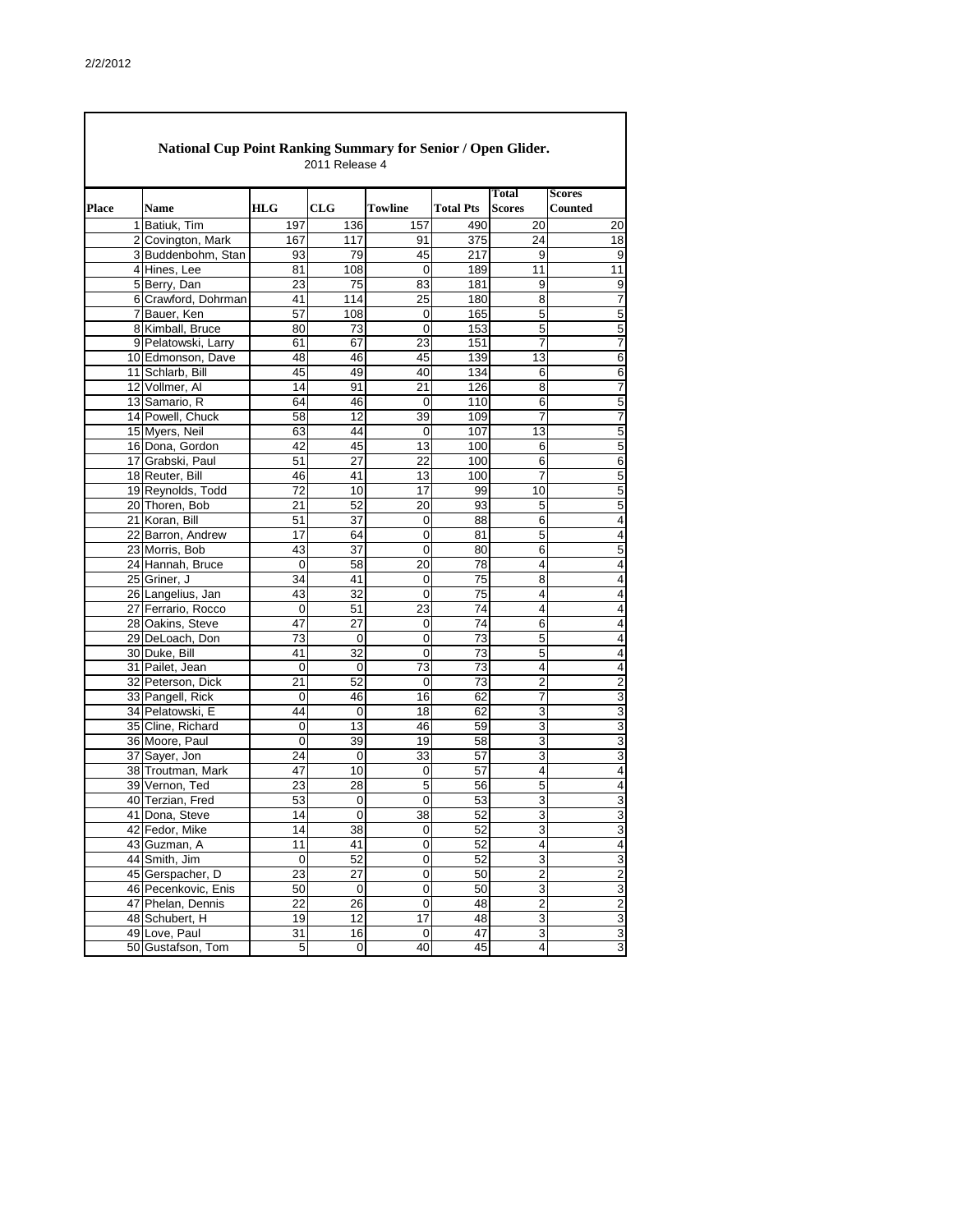Ī

|              | <b>National Cup Point Ranking Summary for Senior / Open NOS Rubber.</b> |                     | 2011 Release 4    |                              |                         |                         |                       |
|--------------|-------------------------------------------------------------------------|---------------------|-------------------|------------------------------|-------------------------|-------------------------|-----------------------|
| <b>Place</b> | <b>Name</b>                                                             | <b>Rubber</b>       |                   | Wakefield Rub/Wake Total Pts |                         | Total<br><b>Scores</b>  | <b>Scores Counted</b> |
|              | 1 DeLoach, Don                                                          | 42                  | 94                | 19                           | 155                     | 7                       |                       |
|              | 2 Williams, Joe                                                         | 33                  | 18                | 40                           | 91                      | 4                       | 4                     |
|              | 3 Romak, Bud                                                            | 0                   | 43                | 22                           | 65                      | $\overline{3}$          | $\overline{3}$        |
|              | 4 Gaylor, Wayne                                                         | 59                  | $\boldsymbol{0}$  | 0                            | 59                      | $\overline{\mathbf{4}}$ | $\overline{3}$        |
|              | 5 Sneed, E                                                              | 0                   | 0                 | 45                           | 45                      | $\overline{2}$          | $\overline{2}$        |
|              | 6 O'Reilly, Jim                                                         | 22                  | 0                 | 22                           | 44                      | $\overline{2}$          | $\overline{2}$        |
|              | 7 Sherman, Kevin                                                        | 21                  | 22                | $\boldsymbol{0}$             | 43                      | $\overline{2}$          | $\overline{2}$        |
|              | 8 Cover, Hal                                                            | 22                  | $\mathbf 0$       | 20                           | 42                      | $\overline{2}$          | $\overline{2}$        |
|              | 9 Watson, Bob                                                           | 0                   | 21                | 21                           | 42                      | $\overline{2}$          | $\overline{2}$        |
|              | 10 Andrade, Paul                                                        | 28                  | 13                | 0                            | 41                      | $\overline{2}$          | $\overline{2}$        |
|              | 11 Johnson, Ernst                                                       | 40                  | $\mathbf 0$       | $\mathbf 0$                  | 40                      | $\overline{2}$          | $\overline{2}$        |
|              | 12 Livotto, Juan                                                        | $\boldsymbol{0}$    | 39                | $\mathbf 0$                  | 39                      | $\overline{2}$          | $\overline{2}$        |
|              | 13 Hannah, Bruce                                                        | $\mathbf 0$         | 22                | 15                           | 37                      | $\overline{2}$          | $\overline{2}$        |
|              | 14 Sayer, Les                                                           | 23                  | $\Omega$          | 13                           | 36                      | $\overline{2}$          | $\overline{2}$        |
|              | 15 Laird, Tom                                                           | 0                   | 30                | $\overline{5}$               | 35                      | 3                       | ω                     |
|              | 16 Buchele, Elvin                                                       | 0                   | 0                 | 34                           | 34                      | $\overline{2}$          | $\overline{2}$        |
|              | 17 Mayea, Mike                                                          | 0                   | 0                 | 27                           | 27                      | $\overline{2}$          | $\overline{2}$        |
|              | 18 Norval, Larry                                                        | $\mathbf 0$         | $\mathbf 0$       | 25                           | 25                      | 1                       | 1                     |
|              | 19 Englert, Jeff                                                        | 0                   | 0                 | 24                           | 24                      | 1                       | 1                     |
|              | 20 Hanford, Bob                                                         | 24                  | 0                 | 0                            | 24                      | 1                       | 1                     |
|              | 21 Hardin, E                                                            | 23                  | $\mathbf 0$       | $\boldsymbol{0}$             | 23                      | 1                       | 1                     |
|              | 22 Keegan, D                                                            | 22                  | 0                 | 0                            | 22                      | 1                       | 1                     |
|              | 23 Konefes, Ed                                                          | 22                  | $\mathbf 0$       | 0                            | 22                      | 1                       | 1                     |
|              | 24 Litschi, Gerold                                                      | $\mathbf 0$         | 21                | 0                            | 21                      | 1                       | 1                     |
|              | 25 Saimo, S                                                             | $\mathbf 0$         | 21                | $\mathbf 0$                  | 21                      | 1                       | 1                     |
|              | 26 Vernon, Ted                                                          | 0                   | $\mathbf 0$       | 21                           | 21                      | 1                       | 1                     |
|              | 27 Gregory, Roger                                                       | 19                  | $\mathbf 0$       | 0                            | 19                      | 1                       | 1                     |
|              | 28 Nippert, Vic                                                         | 19                  | $\boldsymbol{0}$  | 0                            | 19                      | 1                       | 1                     |
|              | 29 Moseley, Jim                                                         | 18                  | 0                 | 0                            | 18                      | 1                       | 1                     |
|              | 30 Tomasch, Walter                                                      | 18                  | U                 | 0                            | 18                      | 1                       | 1                     |
|              | 31 Crowe, Bernie                                                        | 0                   | $\overline{17}$   | $\overline{0}$               | $\overline{17}$         | $\overline{2}$          | $\overline{2}$        |
|              | 32 Cusick, Craig                                                        | 0                   | 17                | $\mathbf 0$                  | 17                      | 1                       | 1                     |
|              | 33 Griffith, Earl                                                       | 0                   | 0                 | 17                           | 17                      | 1                       | 1                     |
|              | 34 Masterman, Paul                                                      | 17                  | $\mathbf 0$       | $\mathbf 0$                  | 17<br>17                | 1                       | 1                     |
|              | 35 Richardson, Al                                                       | 0                   | 17                | $\mathbf 0$<br>$\mathbf 0$   |                         | 1                       | 1                     |
|              | 36 Redlin, Carl                                                         | 0<br>$\overline{0}$ | 15<br>$\mathbf 0$ | 14                           | 15<br>14                | 1<br>1                  | 1<br>1                |
|              | 37 Basta, Mike<br>38 Douglas, D                                         | 14                  | $\mathbf 0$       | 0                            | 14                      | 1                       | 1                     |
|              | 39 Hill, Henry                                                          | 14                  | 0                 | 0                            | 14                      | 1                       | 1                     |
|              | 40 Clemens, Bob                                                         | 13                  | $\mathsf 0$       | 0                            | $\overline{13}$         | 1                       | 1                     |
|              | 41 Mills, D                                                             | 13                  | 0                 | 0                            | 13                      | 1                       | 1                     |
|              | 42 Johnson, Allyn                                                       | 9                   | 0                 | $\mathbf 0$                  | 9                       | 1                       | 1                     |
|              | 43 Powell, Chuck                                                        | $\boldsymbol{0}$    | 0                 | $\boldsymbol{9}$             | 9                       | 1                       | 1                     |
|              | 44 Troutman, Mark                                                       | 9                   | 0                 | $\mathbf 0$                  | 9                       | 1                       | 1                     |
|              | 45 Kothe, Herb                                                          | 0                   | 0                 | $\overline{5}$               | $\overline{5}$          | 1                       | 1                     |
|              | 46 Acton, D.                                                            | 0                   | 0                 | $\boldsymbol{0}$             | 0                       | 0                       | $\mathbf 0$           |
|              | 47 Adams, Dick                                                          | 0                   | $\mathbf 0$       | $\mathbf 0$                  | 0                       | 0                       | $\mathbf 0$           |
|              | 48 Allnutt, Peter                                                       | 0                   | 0                 | $\mathbf 0$                  | 0                       | $\mathsf{O}\xspace$     | $\overline{0}$        |
|              | 49 Alvis, M                                                             | $\mathbf 0$         | 0                 | $\pmb{0}$                    | $\mathsf 0$             | $\mathsf{O}\xspace$     | $\overline{0}$        |
|              | 50 Anders, J                                                            | 0                   | 0                 | $\pmb{0}$                    | $\overline{\mathsf{o}}$ | $\mathsf{O}\xspace$     | $\overline{0}$        |